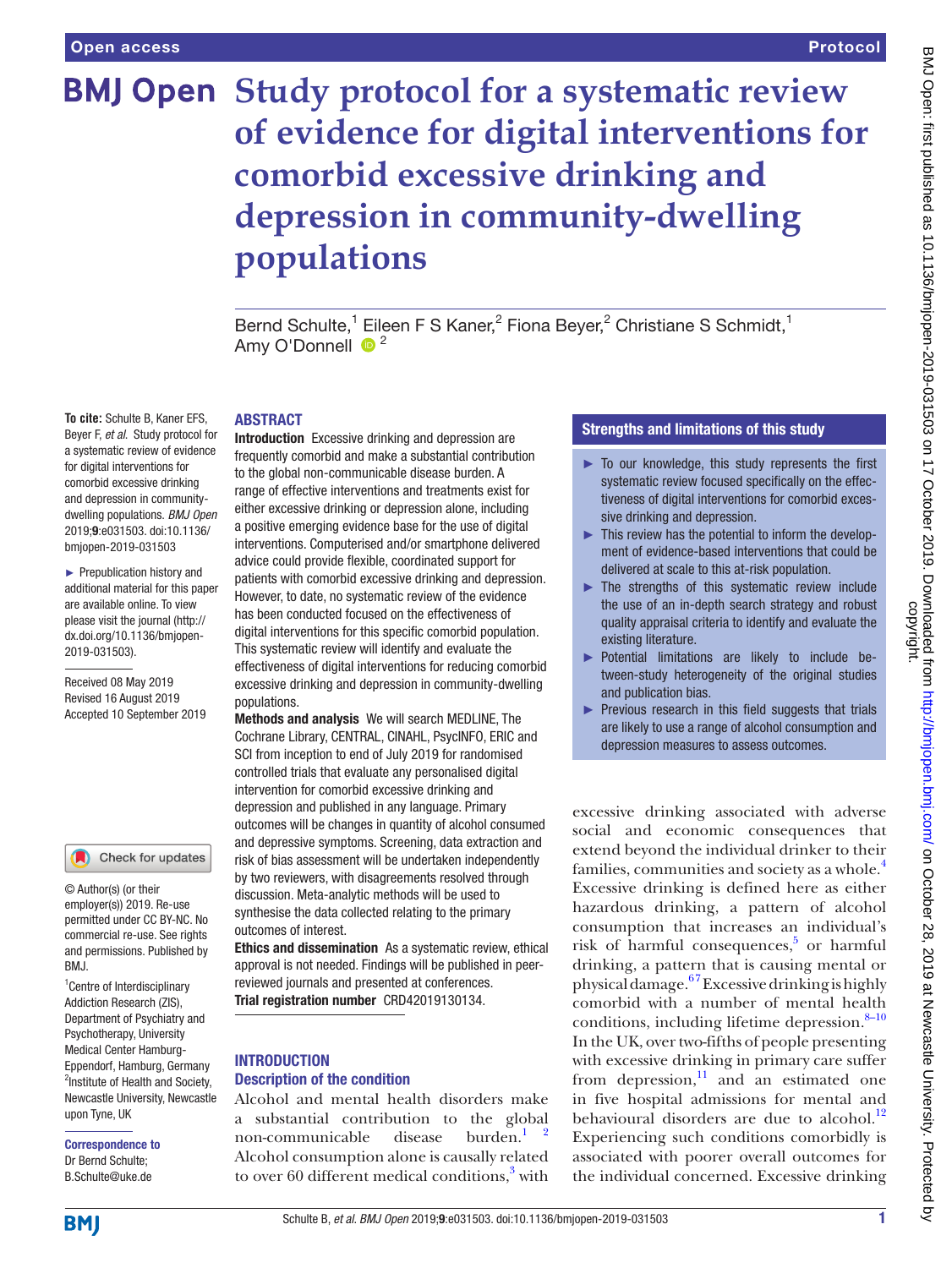is connected with: worsening the depression course, with risks of incident depression higher for heavier as opposed to lighter drinkers,  $^{13}$  $^{13}$  $^{13}$  increased suicide risk,  $^{14}$  and delayed recovery from psychiatric conditions[.15](#page-5-4)

A range of effective interventions and treatments exist for either excessive drinking or depression alone, including behavioural (typically psychotherapy) delivered either face-to-face or computerised support, and/ or pharmacological approaches[.16 17](#page-5-5) In mild cases of depression, guided self-help and computerised cognitive behavioural therapy are recommended as initial treatments $^{18}$ <sup>19</sup>; while antidepressant drugs remain the mainstay of treatment for moderate to severe or sustained cases, particularly selective serotonin reuptake inhibitors. $20$  For excessive drinking, there is strong evidence for the effectiveness of brief behavioural advice for hazardous and harmful alcohol consumption delivered both face-to-face by primary care clinicians, $16$  and digitally, via website or smartphone application. $^{21}$  Specialist treatment is recom-mended for those drinking at dependent levels.<sup>[22](#page-5-9)</sup>

For patients with comorbid excessive drinking and depression, the picture is more complex. Results for the use of cognitive-behavioural therapy and/or motivational interviewing for such individuals have been promising, demonstrating small but significant effects.<sup>23</sup> <sup>24</sup> However, there is limited conclusive evidence concerning whether parallel or integrated treatment models achieve better treatment outcomes for such patients, particularly over the longer term. $^{25}$  Thus, it is likely that multifaceted, sustained interventions will be needed, delivered concomitantly, and closely monitored, to optimise their overall impact. $26-28$  Given the positive emerging evidence base for the use of digital interventions with excessive drinking and depression alone,<sup>21 29–35</sup> computerised and/or smartphone delivered advice and support could support the demand for flexible, more coordinated provision for patients experiencing such conditions comorbidly. Several trials suggest positive outcomes for digital interventions for comorbid excessive drinking and depression, $36-40$  but to date, no systematic review of the evidence has been conducted focused on this specific comorbid population. The proposed review aims to assess the effectiveness of digital interventions for reducing comorbid hazardous and harmful alcohol consumption and mild to moderate depression in community-dwelling populations.

#### Methods and analysis

This systematic review is registered with the International Prospective Register of Systematic Reviews (PROSPERO, [https://www.crd.york.ac.uk/PROSPERO\)](https://www.crd.york.ac.uk/PROSPERO). The protocol has been written according to the Preferred Reporting Items for Systematic Review and Meta-Analysis Protocols recommendations<sup>41</sup> and the findings will be reported using Preferred Reporting Items for Systematic Reviews and Meta-Analyses (PRISMA) guidelines.<sup>42</sup>

#### Criteria for study inclusion **Population**

Studies must be performed among community-dwelling adults (18 years and older), who have been identified by themselves, significant others or via a validated screening process as having comorbid excessive drinking and depression, and have personally sought out or been directed towards any digital intervention for comorbid excessive drinking and depression. Excessive drinking is defined here as either hazardous or harmful drinking. $5-7$ Depression is defined as either major depression disorder, persistent depressive disorder or clinical depression assessed according to the WHO ICD-10 classification of mental and behavioural disorders  $ICD-10<sup>7</sup>$  $ICD-10<sup>7</sup>$  $ICD-10<sup>7</sup>$  or the Diagnostic and Statistical Manual of Mental Disorders (DSM- $5)^6$  $5)^6$  by a standardised interview (eg, Structured Clinical Interview, Composite International Diagnostic Interview) or via validated self-reports or rating scales with specific cut-off points for depression. Studies will be excluded if interventions are directed mainly towards people who are seeking specialist health or social care for alcohol dependence and/or severe depression (such as inpatient/residential programmes), or who were in treatment for, or recovery from, alcohol dependence (eg, 12‐step programmes).

## Intervention

Must be digital, defined as being delivered primarily through a programmable computer or mobile device (laptop, phone, or tablet), including web-based, mobile phone text messaging, smart-phone applications, social networking, or 'stand-alone' computer-based technologies (CD-ROMs) and must respond to user input and generate personalised content which aims to address the participants' alcohol-related behaviours and depression. Interventions which do not generate feedback or other output based on the personal characteristics of the user will not be included (eg, generic educational interventions). Interventions are not restricted to those accessible online.

#### Comparator condition

No intervention, usual care (in a health or social care setting), or other digital or face to face brief intervention to reduce alcohol consumption and depression.

## **Outcomes**

The primary outcomes will be<sup>1</sup>: quantity of alcohol consumed, which may be reported in standard drinks, alcohol units or similar, and which we will convert into grams of alcohol<sup>[2](#page-4-7)</sup>; change in depressive symptoms, measured by a standardised or validated measure (Beck Depression Inventory  $(BDI)^{43}$ ; Hamilton Depression Rating Scale  $(HAM-D)$ ,<sup>44</sup> Patient Health Question-naire,<sup>45</sup> Depression Anxiety Stress Scales,<sup>[46](#page-5-19)</sup> or any other depression scale). Where studies employ multiple validated rating scales for depression, preference would be for the BDI as a self‐rating scale and for the HAM‐D as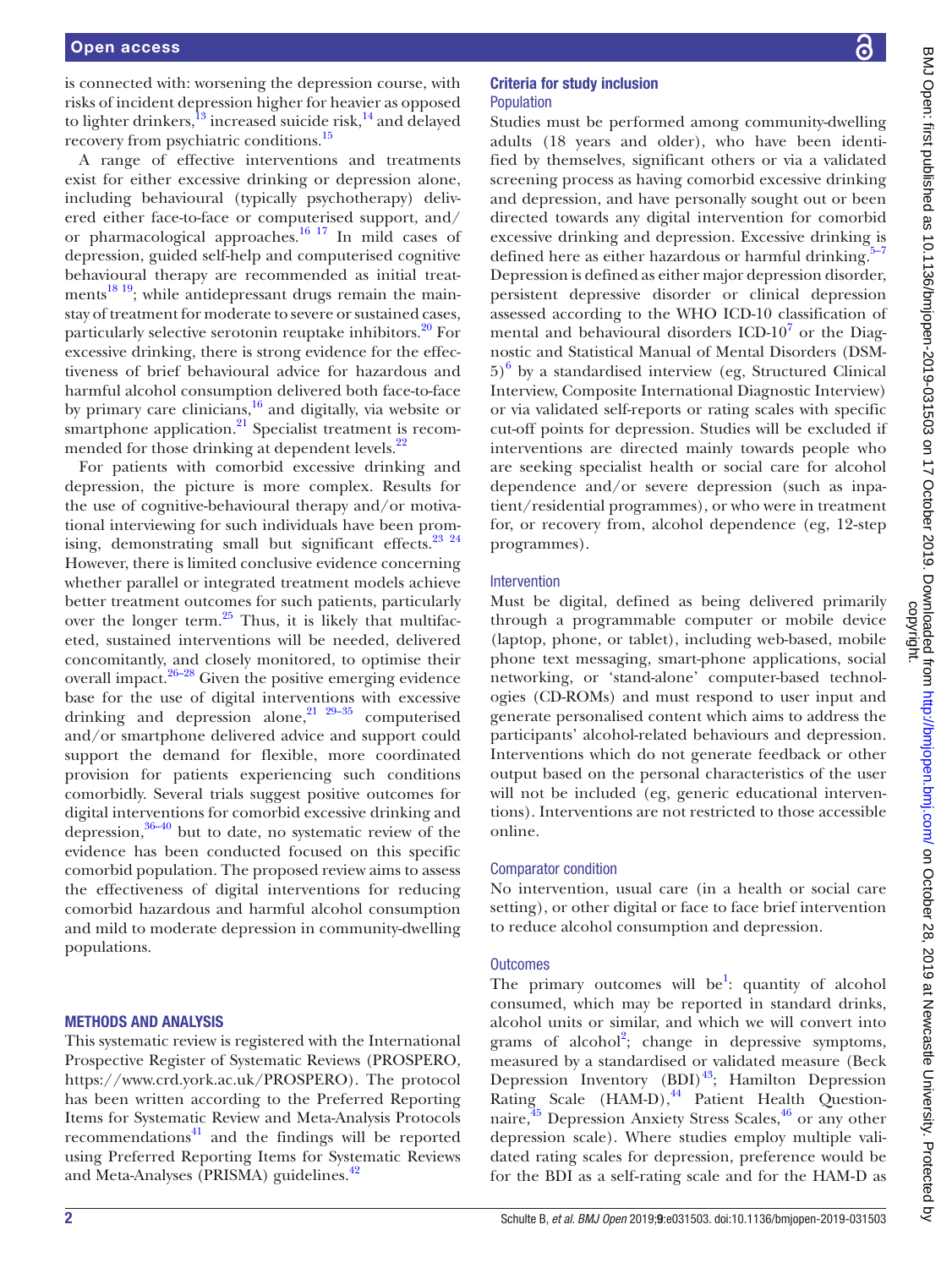an observer-rating scale. $47$  In acknowledgment of the varied outcome measures currently employed in these fields, $48\frac{49}{9}$  we will also include the following secondary outcomes of relevance: number of drinking days; number of heavy drinking days; number of drinks per drinking day; number of days abstinent; total abstinence; time to relapse; quality of life (measured by the 36‐item Short Form Health Survey<sup>50</sup> or other validated tool); suiciderelated behaviour (measured by deaths by suicide, suicide attempts, episodes of deliberate self-harm $^{51}$  $^{51}$  $^{51}$ ); and any reported adverse effects. To be eligible for inclusion, studies must report outcomes for both alcohol consumption and depression symptoms.

# **Setting**

Participants may be recruited in a range of settings, including primary healthcare (including emergency departments), social care, educational, workplace or community. There is no restriction on where participants may interact with the intervention, given that it may be delivered through mobile devices.

# Study type

Only randomised controlled trials (RCTs), with individual, cluster, stepped wedge and n-of one designs, will be eligible for inclusion. We will exclude cross-sectional studies, case series and case reports.

# Search strategy for identification of studies

We will search the following electronic databases from inception to identify studies for inclusion in the review: MEDLINE (Ovid); The Cochrane Library (Wiley); CENTRAL (Cochrane Central Register of Controlled Trials); CINAHL (EBSCO); PsycINFO (Ovid); ERIC (EBSCO); and SCI (Science Citation Index via Web of Knowledge). Additionally, potentially eligible studies included in the recent Cochrane Review of Personalised digital interventions for reducing hazardous and harmful alcohol consumption $^{21}$  will be identified from electronic databases held by the authors. We will check reference lists of all included studies and other relevant reviews, carry out citation searches for included studies, and consult experts to confirm nothing has been missed. The search will not be limited by publication status, language or date. An example of the proposed search strategy for MEDLINE is outlined in [table](#page-2-0) 1.

# Study selection process

Following de-duplication of the search results, two researchers will independently screen all titles and abstracts identified, using Endnote to ensure consistency in screening approach. The full research papers of any studies identified as being potentially eligible will be reviewed by two researchers independently. Any discrepancies will be resolved by discussion and by consulting a third researcher if necessary, to reach consensus. Reasons for exclusion from this phase of the search will be recorded. A PRISMA flow chart will outline the study selection process and reasons for exclusions.

<span id="page-2-0"></span>

| Table 1        | <b>MEDLINE</b> search strategy                                                                                                                                                                                                                                                                                                                                                                                                                                          |
|----------------|-------------------------------------------------------------------------------------------------------------------------------------------------------------------------------------------------------------------------------------------------------------------------------------------------------------------------------------------------------------------------------------------------------------------------------------------------------------------------|
| #              | <b>Searches</b>                                                                                                                                                                                                                                                                                                                                                                                                                                                         |
| $\mathbf{1}$   | exp Alcohol-Related Disorders/                                                                                                                                                                                                                                                                                                                                                                                                                                          |
| 2              | exp Alcohol Drinking/                                                                                                                                                                                                                                                                                                                                                                                                                                                   |
| 3              | (alcohol\$ adj2 (drink\$ or intoxicat\$ or use\$ or abus\$ or<br>misus\$ or risk\$ or consum\$ or withdraw\$ or detox\$ or<br>treat\$ or therap\$ or excess\$ or reduc\$ or cessation or<br>intervention\$)).tw.                                                                                                                                                                                                                                                        |
| 4              | (drink\$ adj2 (excess or heavy or heavily or harm or harmful<br>or hazard\$ or binge or harmful or problem\$)).tw.                                                                                                                                                                                                                                                                                                                                                      |
| 5              | ("alcohol use" or alcoholic\$).tw.                                                                                                                                                                                                                                                                                                                                                                                                                                      |
| 6              | or/1 $-5$                                                                                                                                                                                                                                                                                                                                                                                                                                                               |
| $\overline{7}$ | Depression/                                                                                                                                                                                                                                                                                                                                                                                                                                                             |
| 8              | exp Depressive Disorder/                                                                                                                                                                                                                                                                                                                                                                                                                                                |
| 9              | <b>Mood Disorders/</b>                                                                                                                                                                                                                                                                                                                                                                                                                                                  |
| 10             | dysthymi\$.tw.                                                                                                                                                                                                                                                                                                                                                                                                                                                          |
| 11             | (depressi\$ adj3 disorder\$).tw.                                                                                                                                                                                                                                                                                                                                                                                                                                        |
| 12             | (depressi\$ adj3 symptom\$).tw.                                                                                                                                                                                                                                                                                                                                                                                                                                         |
| 13             | mood disorder\$.tw.                                                                                                                                                                                                                                                                                                                                                                                                                                                     |
| 14             | affective disorder\$.tw.                                                                                                                                                                                                                                                                                                                                                                                                                                                |
| 15             | antidepress\$.tw.                                                                                                                                                                                                                                                                                                                                                                                                                                                       |
| 16             | anti-depress\$.tw.                                                                                                                                                                                                                                                                                                                                                                                                                                                      |
| 17             | $or / 7 - 16$                                                                                                                                                                                                                                                                                                                                                                                                                                                           |
| 18             | Internet/                                                                                                                                                                                                                                                                                                                                                                                                                                                               |
| 19             | Blogging/                                                                                                                                                                                                                                                                                                                                                                                                                                                               |
| 20             | Social Media/                                                                                                                                                                                                                                                                                                                                                                                                                                                           |
| 21             | Computers/                                                                                                                                                                                                                                                                                                                                                                                                                                                              |
| 22             | exp Microcomputers/                                                                                                                                                                                                                                                                                                                                                                                                                                                     |
| 23             | Minicomputers/                                                                                                                                                                                                                                                                                                                                                                                                                                                          |
| 24             | Therapy, Computer-Assisted/                                                                                                                                                                                                                                                                                                                                                                                                                                             |
| 25             | Computer-Assisted Instruction/                                                                                                                                                                                                                                                                                                                                                                                                                                          |
| 26             | exp Cellular Phone/                                                                                                                                                                                                                                                                                                                                                                                                                                                     |
| 27             | Electronic Mail/                                                                                                                                                                                                                                                                                                                                                                                                                                                        |
| 28             | ((email\$ or e-mail\$ or electronic mail\$ or text messag\$ or<br>SMS or MMS or phone? or cellphone? or cell-phone? or<br>smartphone? or smart-phone? or digital tablet? or pda<br>or personal digital assistant? or social media or social<br>networking or facebook or twitter or skyp\$ or app?) adj3<br>(deliver\$ or generat\$ or based or provid\$ or facilitat\$ or<br>support\$ or treatment? or therap\$ or intervention? or<br>program\$ or feedback)).ti,ab. |
| 29             | ((Internet\$ or electronic\$ or digital\$ or technolog\$ or online<br>or on-line or computer\$ or laptop? or software or web\$<br>or weblog\$ or blog\$ or CD? or CD-ROM?) adj3 (deliver\$<br>or generat\$ or based or provid\$ or facilitat\$ or support\$<br>or treatment? or therap\$ or intervention? or program\$ or<br>feedback)).ti,ab.                                                                                                                          |
| 30             | (e-BI or e-SBI or ehealth or e-health or electronic health or<br>mhealth or m-health or mobile health or virtual health or<br>digital health or technological aid?).ti,ab.                                                                                                                                                                                                                                                                                              |
| 31             | or/18-30                                                                                                                                                                                                                                                                                                                                                                                                                                                                |
| 32             | 6 and 17 and 31                                                                                                                                                                                                                                                                                                                                                                                                                                                         |
| 33             | randomized controlled trial.pt.                                                                                                                                                                                                                                                                                                                                                                                                                                         |
| 34             | controlled clinical trial.pt.                                                                                                                                                                                                                                                                                                                                                                                                                                           |
| 35             | randomi*.ab.                                                                                                                                                                                                                                                                                                                                                                                                                                                            |
|                | Continued                                                                                                                                                                                                                                                                                                                                                                                                                                                               |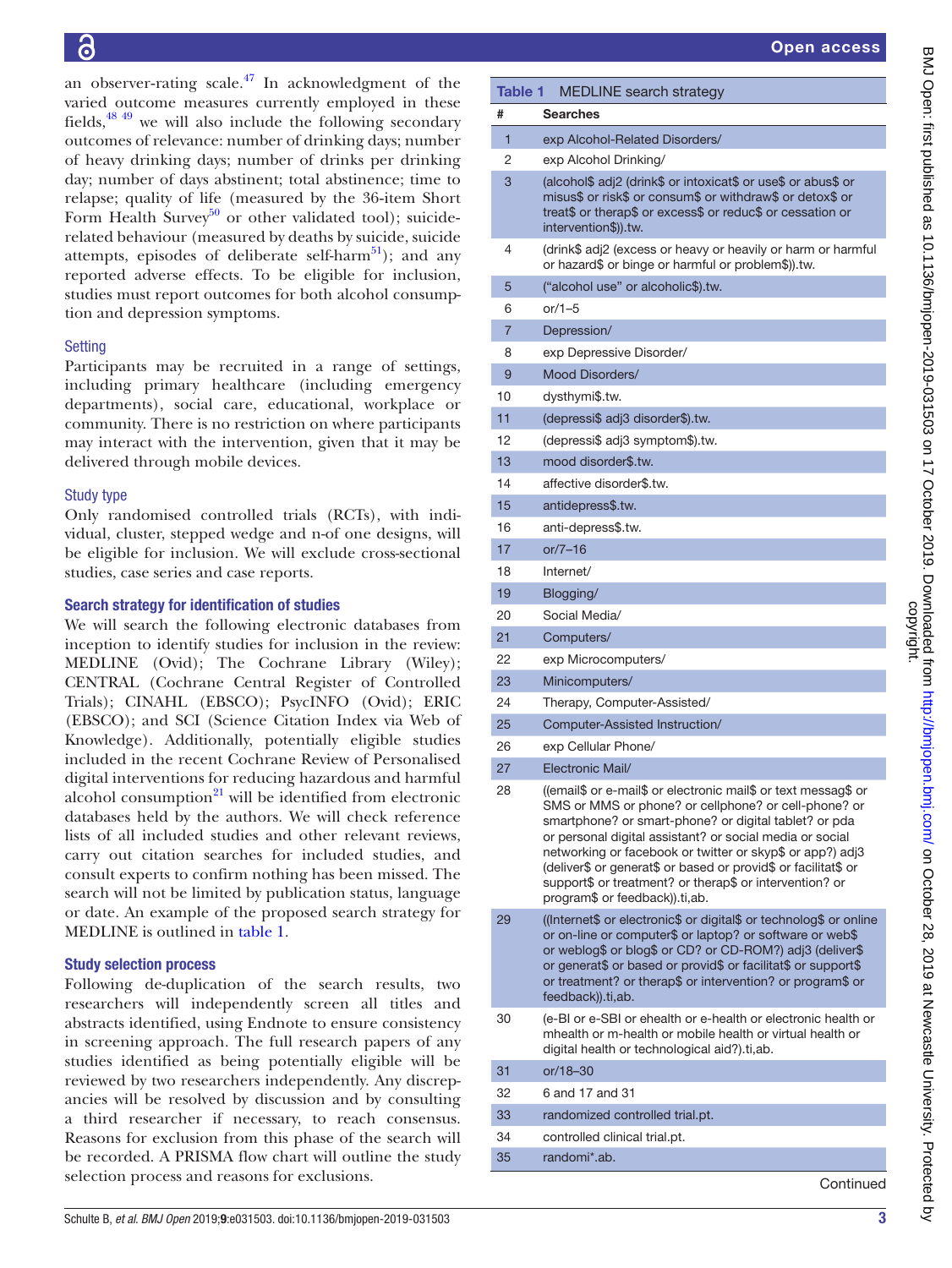| <b>Table 1</b> Continued |                                              |  |
|--------------------------|----------------------------------------------|--|
| #                        | <b>Searches</b>                              |  |
| 36                       | placebo.ab.                                  |  |
| 37                       | drug therapy.fs.                             |  |
| 38                       | randomly.ab.                                 |  |
| 39                       | trial.ab.                                    |  |
| 40                       | groups.ab.                                   |  |
| 41                       | 33 or 34 or 35 or 36 or 37 or 38 or 39 or 40 |  |
| 42                       | (animals not (humans and animals)).sh.       |  |
| 43                       | 41 not 42                                    |  |
| 44                       | 32 and 43                                    |  |

## Data extraction

Data will be extracted using a standardised data extraction form specifically developed and piloted for this study. Extracted data will include: study design and setting; sample size including recruitment and retention rates; participant characteristics; details of the intervention (including mode of delivery); primary and secondary outcome measures (including SD or related measures of variability) and information for the assessment of the risk of bias. Two researchers will carry out data extraction of each included study independently, with any discrepancies resolved by a third researcher. Where multiple eligible outcomes are recorded for depression, we will prioritise data from rating scales (eg, Hamilton Rating Scale for Depression) over self-report questionnaires (eg, BDI).

## Risk of bias

Two researchers will independently assess the risk of bias of the included studies using the Cochrane Collaboration's tool for assessing risk of bias in RCTs. $52$  For each included RCT, we will provide a description, comment and judgement of risk of bias for the following items<sup>[1](#page-4-0)</sup>: bias arising from the randomisation process<sup>[2](#page-4-7)</sup>; bias due to devi-ations from intended interventions<sup>[3](#page-4-1)</sup>; bias due to missing outcome data<sup>4</sup>; bias in measurement of the outcome<sup>5</sup>; bias in selection of the reported result (see [online supple](https://dx.doi.org/10.1136/bmjopen-2019-031503)[mentary appendix 1](https://dx.doi.org/10.1136/bmjopen-2019-031503) for details). These judgments will be informed by the criteria adapted to the addiction field by the Cochrane Collaboration. Blinding of participants, personnel and outcome assessor (avoidance of performance bias and detection bias) will be considered separately for objective outcomes (eg, drop out, use of substance of abuse measured by urine analysis, subjects relapsed at the end of follow-up, subjects engaged in further treatments) and subjective outcomes (eg, duration and severity of signs and symptoms of withdrawal, patient self-reported use of substance, side effects, social functioning as integration at school or at work, family relationship). Incomplete outcome data (avoidance of attrition bias) will be considered for all outcomes except for the drop out from the treatment, which is very often the primary outcome measure in trials on addiction.

#### Synthesis of data and summary measures Data synthesis and meta-analysis

For all included RCTs, we will provide a detailed description of the results in both tables and text. If studies are sufficiently homogeneous to enable meta-analysis, we will pool the data for each outcome using a random-effects model in a meta-analysis that compares intervention and control arms, using mean differences or standardised mean differences as appropriate for continuous variables and relative risks for dichotomous outcomes. The meta-analysis will be performed using Review Manager (RevMan V5.3) developed by the Cochrane Community. If meta-analysis is not feasible, we will carry out a narrative summary of studies.

In the outcome assessment, for continuous variable outcomes (eg, quantity of alcohol consumed or scores in depression scales) we will compare standardised mean differences. For dichotomous outcomes (eg, participants classified as drinking over set limits or having depression remission), we will compare proportions using risk ratios. Where outcomes have been assessed at more than one time, data for each time point will be extracted. Depending on the availability of sufficient data, we will analyse follow-up durations using different time frames: (1) short term (up to 6months postintervention); (2) medium term (6–12 months postintervention); and (3) long-term (more than 12 months postintervention).

## Unit of analysis issues

For trials with more than one—and very similar—control or treatment arms, the results for these arms will be combined in the meta-analysis. If study arms cannot be combined, for example, due to important differences in intervention characteristics, each pair-wise comparison will be included separately. To avoid the multiple use of participants in the pooled estimate of treatment effect, every arm that is included more than once, will be divided by the number of comparisons where it is included.

For dichotomous outcomes, both the total number of patients and the number of events and will be divided up. For continuous outcomes, the means and SD will be left unchanged, and only the total number of participants will be divided. This method retains information from each arm of the trial while it compromises the precision of the pooled estimate slightly.

To allow the inclusion of cluster randomised trials with individually randomised trials in the same meta-analysis, we need to account for the relative variability within and between clusters. If a trial report only contains data that is not adjusted for the cluster design, we will add an external estimate of the intra-cluster coefficient to estimate a design effect, thus inflating the variance of the effect estimate.

# Dealing with missing data

We will contact authors to try to obtain missing data. Where this is impossible, we will attempt to estimate primary outcome measures using secondary outcome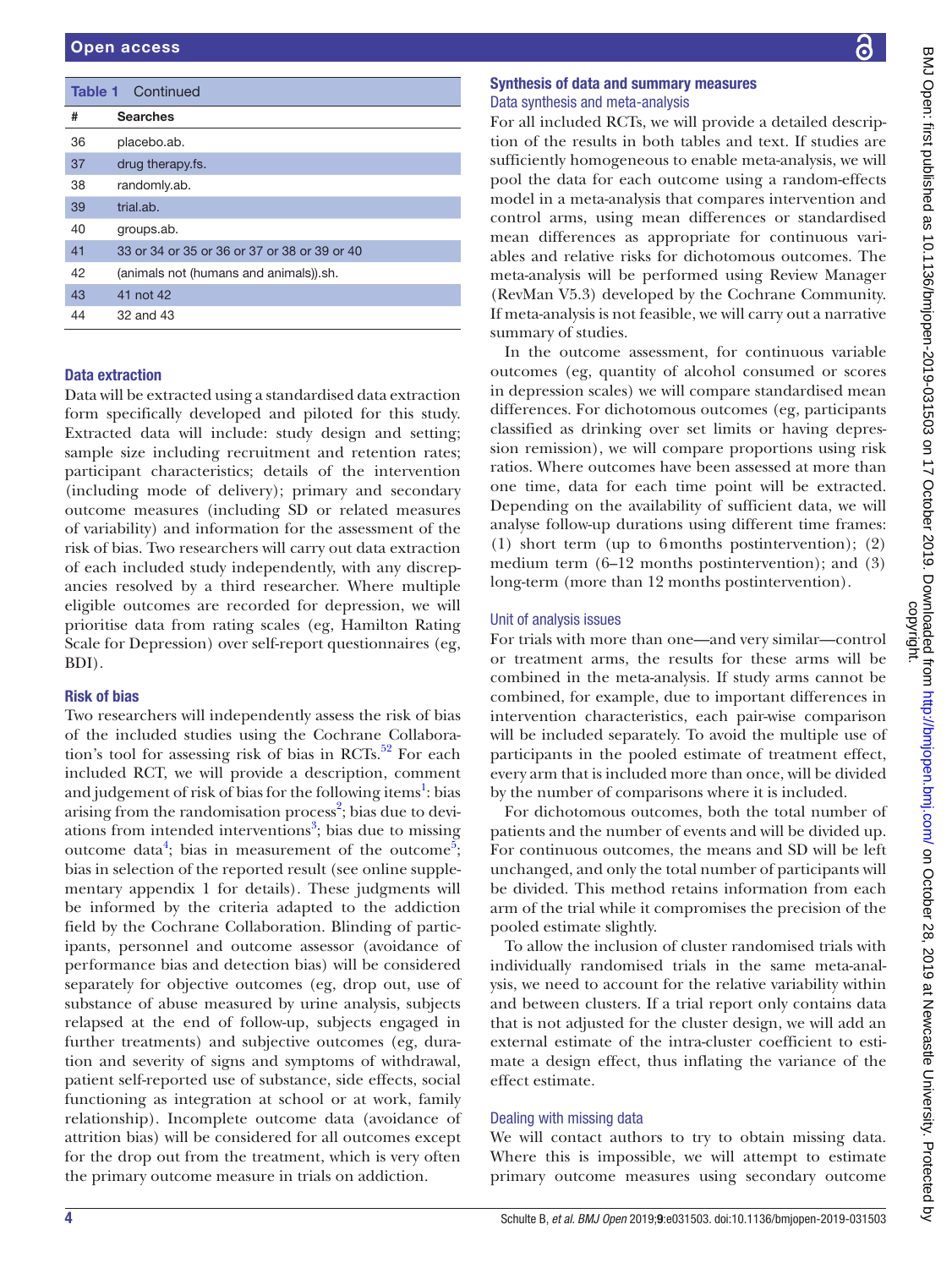BMJ Open: first published as 10.1136/bmjopen-2019-031503 on 17 October 2019. Downloaded from http://bmjopen.bmj.com/ on October 28, 2019 at Newcastle University. Protected by<br>copyright. BMJ Open: first published as 10.1136/bmjopen-2019-0319. Bu 17 October 2019. Downloaded from <http://bmjopen.bmj.com/> BM October 28, 2019 at Newcastle University. Protected by

measures; for example, estimating quantity of alcohol consumed using frequency and intensity of consumption. Trials with missing SD will be excluded from the main analysis for the associated continuous measure, but may be included in a sensitivity analysis, using imputed values for the SD.

## Assessment of heterogeneity

Statistical heterogeneity will be assessed for significance with the Cochran's Q test statistic, and quantified with the  $I^2$  value.<sup>53</sup> Causes of heterogeneity will be explored both narratively and using subgroup and sensitivity analyses.

## Assessment of publication bias

We will evaluate publication bias using the Egger test and funnel plots. $54$ 

## Sensitivity analysis

We will conduct sensitivity analyses by investigating the effect of restricting to studies with a low overall risk of bias.

## Patient and public involvement

Patients and the public were not involved in the design and will be not involved in the conduct of the review. However, we will discuss the findings with the Newcastle Mental Health Service User Patient and Public Involvement Group and seek their assistance in interpreting the implications for policy and practice.

## Timeline

For the complete systematic review and meta-analysis, a timeline of 9months is foreseen (1 April 2019–31 December 2019).

## Ethics and dissemination

As no primary data from studies will be collected, ethical approval is not needed for this systematic review. Findings will be published in peer-reviewed journals and presented at appropriate scientific conferences, congresses and symposia.

## **CONCLUSION**

This review will examine the effectiveness of digital interventions for comorbid excessive drinking and depression. Digital interventions, delivered via computer or mobile phone, have the potential to provide cost-effective support for patients with excessive drinking and depression who may otherwise face socioeconomic and structural barriers to treatment. However, while previous studies have synthesised evidence of the impact of digital interventions on excessive drinking or depression alone, there is no comprehensive review that considers the effectiveness of such interventions in comorbid populations. This review will respond to this knowledge gap, and thus has the potential to inform the development of evidencebased interventions that could be delivered at scale to this at-risk population.

The strengths of this systematic review include the use of an in-depth search strategy and robust quality appraisal criteria to identify and evaluate the existing literature. However, potential limitations are likely to include between-study heterogeneity of the original studies and publication bias. Previous research in this field suggests that trials are likely to use a range of alcohol consumption and depression measures to assess outcomes.<sup>55</sup> Further, while we will endeavour to retrieve data from eligible unpublished and non-significant studies, our findings could be limited by publication bias. $56$ 

In conclusion, to our knowledge, this study represents the first systematic review of digital interventions for comorbid excessive drinking and depression. Findings will have relevance for healthcare practitioners and policy-makers, as well as helping to inform the direction of future research in this field.

Contributors BS and AO'D designed the initial review concept and drafted the manuscript. EFSK, FB and CSS provided critical insights to the protocol including search methods, data extraction processes and methodological appraisal of the studies. All authors contributed to the revised manuscript and provided their consent.

Funding The authors have not declared a specific grant for this research from any funding agency in the public, commercial or not-for-profit sectors.

Competing interests None declared.

Patient consent for publication Not required.

Provenance and peer review Not commissioned; externally peer reviewed.

Open access This is an open access article distributed in accordance with the Creative Commons Attribution Non Commercial (CC BY-NC 4.0) license, which permits others to distribute, remix, adapt, build upon this work non-commercially, and license their derivative works on different terms, provided the original work is properly cited, appropriate credit is given, any changes made indicated, and the use is non-commercial. See: [http://creativecommons.org/licenses/by-nc/4.0/.](http://creativecommons.org/licenses/by-nc/4.0/)

#### ORCID iD

Amy O'Donnell<http://orcid.org/0000-0003-4071-9434>

## **REFERENCES**

- <span id="page-4-0"></span>1 Lim SS, Vos T, Flaxman AD, *et al*. A comparative risk assessment of burden of disease and injury attributable to 67 risk factors and risk factor clusters in 21 regions, 1990–2010: a systematic analysis for the global burden of disease study 2010. *[The Lancet](http://dx.doi.org/10.1016/S0140-6736(12)61766-8)* 2012;380:2224–60.
- <span id="page-4-7"></span>2 Whiteford HA, Ferrari AJ, Degenhardt L, *et al*. The global burden of mental, neurological and substance use disorders: an analysis from the global burden of disease study 2010. *[PLoS One](http://dx.doi.org/10.1371/journal.pone.0116820)* 2015;10:e0116820.
- <span id="page-4-1"></span>3 Rehm J, Mathers C, Popova S, *et al*. Global burden of disease and injury and economic cost attributable to alcohol use and alcohol-use disorders. *[The Lancet](http://dx.doi.org/10.1016/S0140-6736(09)60746-7)* 2009;373:2223–33.
- <span id="page-4-2"></span>4 World Health Organisation. *Global status report on alcohol and health*. Geneva: World Health Organisation, 2011.
- <span id="page-4-3"></span>5 NICE. *Alcohol-use disorders: preventing the development of hazardous and harmful drinking: NICE public health guidance 24*. London: National Institute for Health and Clinical Excellence, 2010.
- <span id="page-4-4"></span>6 American Psychiatric Association. Diagnostic and statistical manual of mental disorders (DSM-5®): American psychiatric PUB 2013.
- <span id="page-4-6"></span>7 World Health Organisation. *International statistical classification of diseases and related health problems*. 10th edn. Geneva: World Health Organisation, 2007.
- <span id="page-4-5"></span>8 Odlaug BL, Gual A, DeCourcy J, *et al*. Alcohol dependence, cooccurring conditions and attributable burden. *[Alcohol and Alcoholism](http://dx.doi.org/10.1093/alcalc/agv088)* 2016;51:201–9.
- 9 HMX L, Cleary M, Sitharthan T, *et al*. Prevalence of comorbid substance use, anxiety and mood disorders in epidemiological